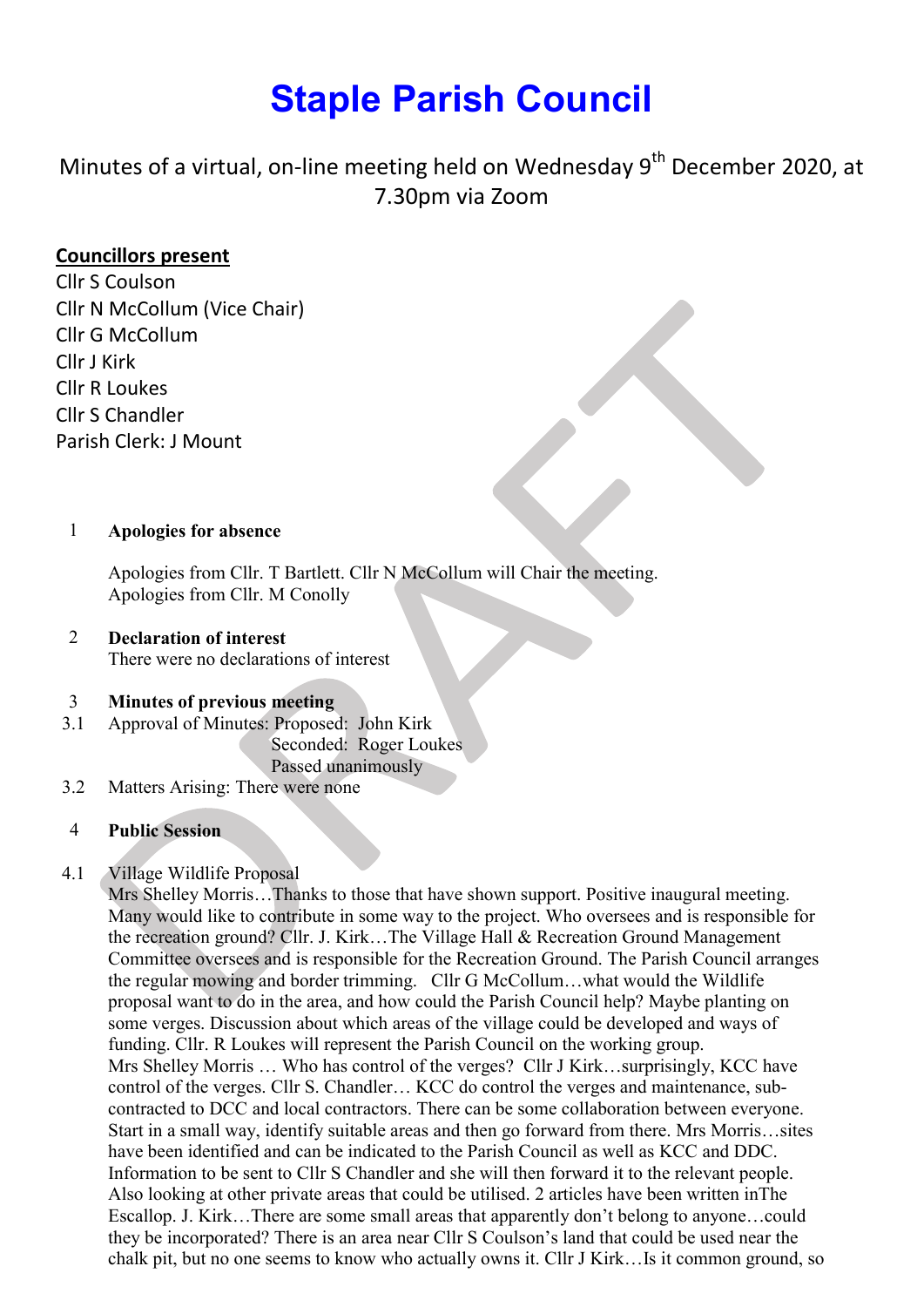could we use it, how do we stand legally? It already has some natural growth and local wildlife is already using the site, the site is very boggy. Cllr G McCollum proposed that the council recognises the group and is willing to support the project and the group? Seconded: Sue Coulson

Carried unanimously.

Paul Wells…The Community wild orchard (in a small area behind the container) will be going ahead and they will be doing some work at the far end of the recreation ground, this will not interfere with events happening on the rec. ground. Discussion about whether the Village Wildlife Group could use the area as well…yes.

Caroline Mason…has received informationfrom the Tree Council "branching out fund" that there is the possibility of an offer of trees/fruit trees and plants. Mrs Morris will write an article to be put on to the Staple website by Cllr J Kirk.

Jacqui Brook…could pass contact number of Elliot to R. Loukes ref. grants etc.

#### 5 District Councillor's Report

5.1 1. Brexit: A huge amount of work has been going on (rather belatedly in the view of some observers) to prepare the county, district and Dover Town for the end of the transition period on Jan 1<sup>st</sup>. The process has been complicated by the large number of stakeholders and the continuing uncertainty on whether or not there will be a deal. The Dover MP. Natalie Elphicke, has led a group called 'Keep Dover Clear,' which aims to prevent the town being gridlocked by lorries trying to find back ways to the port. A presentation by KCC and Highways England to an all-member meeting of the Council was given last week. This illustrated the complexity of the documentation which will be required by goods vehicles but also showed the plans for holding vehicles waiting to enter the port if and when a backlog develops. The use of Manston as a last resort remains on the table despite DDC's long expressed concerns about the ability of the A256 (single lane in places and with tight roundabouts) to handle port bound traffic. The overall impression left was that the plans are reasonably sensible, but highly vulnerable to unexpected problems (eg a blockade of Calais by French fisherman if they don't like any 'fishing deal' between the UK and the EU.) A further all-member presentation will be given later this month

As part of longer term arrangements, the Government is planning to open a Border Control Point at a site near Whitfield on July  $1<sup>st</sup>$ . This has caused great concern among local residents, especially those in the hamlet of Guston. Local DDC councillors are working to mitigate the impact on residents.

2. Budget: The normal timetable for producing the 21/22 Budget is compromised by the large numbers of uncertainties, both in costs and income, where judgements have to be made. It is clear that we will have to draw on some of the reserves which have been accumulated over recent years, and that a number of planned investments, such as the replacement or revamp of Tides, will have to go on the back burner. A skeleton Budget has been agreed but will be subject to a lot of 'tweaks' over the next three months as more information becomes available.

3. Covid: When the second lockdown was introduced we reactivated the Community Hub which had worked very effectively first time round. Demand for support has been much lower than earlier but we have made hundreds of outbound communications, by phone, e-mail and letter, to those identified as Clinically Extremely Vulnerable. The effect of Tier 3 remains to be seen, but cases of infection in Dover are still rising.

4. Formal consultation on the Ash Neighbourhood Development Plan has started.

The KCC Plan Bee can be found here: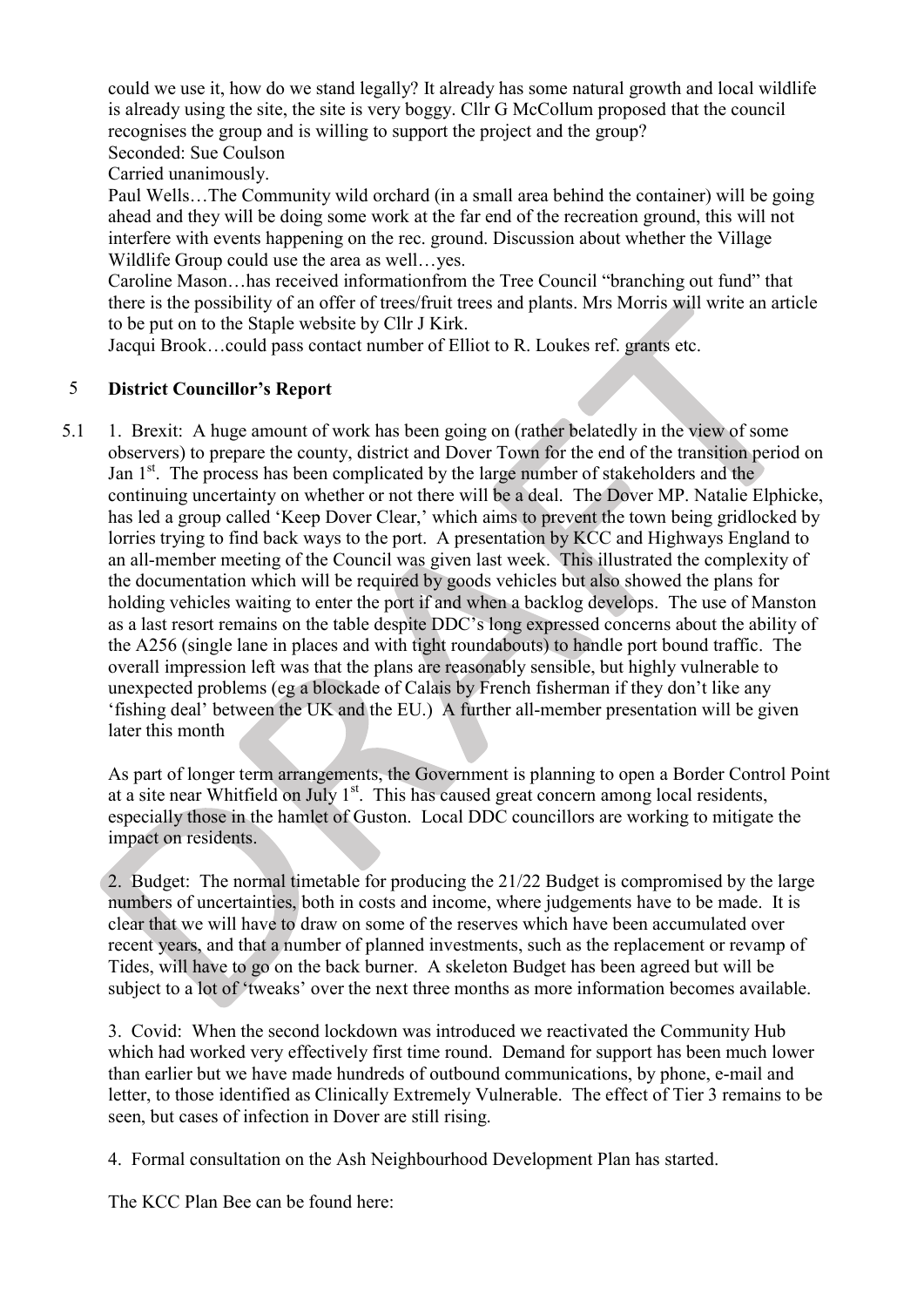https://www.kent.gov.uk/environment-waste-and-planning/nature-and-biodiversity/kentsplan-bee-pollinator-action-plan

# Report received by the Parish Council

#### 5.2 Cllr. Sue Chandler KCC

Report has been circulated to councillors.

Discussion about the "Plan Bee" document.

Anything Brexit related of which we should aware? There is a cascade management for vehicles at Manston. KCC are looking to enforce traffic management (lorries illegal parking). The roundabouts at Dover will be manned 24 hours to ensure local traffic can get through them. Local haulage firms have received permits to travel directly to the port of Dover. Plans are in place for a "worst case" scenario. The M2 is not an HGV designated route, traffic will be directed down the M20. M2 is designated as a tourist route for cars, not lorries. In the long term, pressure is on to finish the part of the route through Lydden etc. There are no plans to turn the M2 into a smart motorway.

#### 5.3 PCSO (Jacqui Brook)

Has been PCSO for 11.5 years. Monthly PC report is sent each month.

Cllr R Loukes…We would like to see more Police cars in the area, could you attend when the speed watchers are operating? Problems with locations. R. Loukes to send an email to PCSO saying where the PC would like to position speed watchers. Speeders are recorded on sheets. These are forwarded to the Police, they usually answer within minutes. There are 2 SIDs that record speeds through the village. Speeding is one of the main problems with the village and this is the subject that residents are most concerned about. R Loukes to forward to PCSO the most affected roads by speeding. Cllr G McCollum…there have been many accidents, but no action has been taken to make the roads safer.With reference to the pursuit of hare coursing…not surprised to read that it is a problem in rural areas. Rural task team have been doing a lot of work to tackle this problem. There is a lot of it going on, also in other areas. Important to gather the information and pass it on to the Police. PCSO to raise the possibility of using a drone to identify those responsible.

Thanks to PCSO for attending the meeting.

#### 6 Finance

6.1 Financial statement

Proposal to adopt the Bank reconciliation:

Proposer: J Kirk

Seconder: D Kirk

Passed unanimously.

Approval of AGAR (not possible since not ready)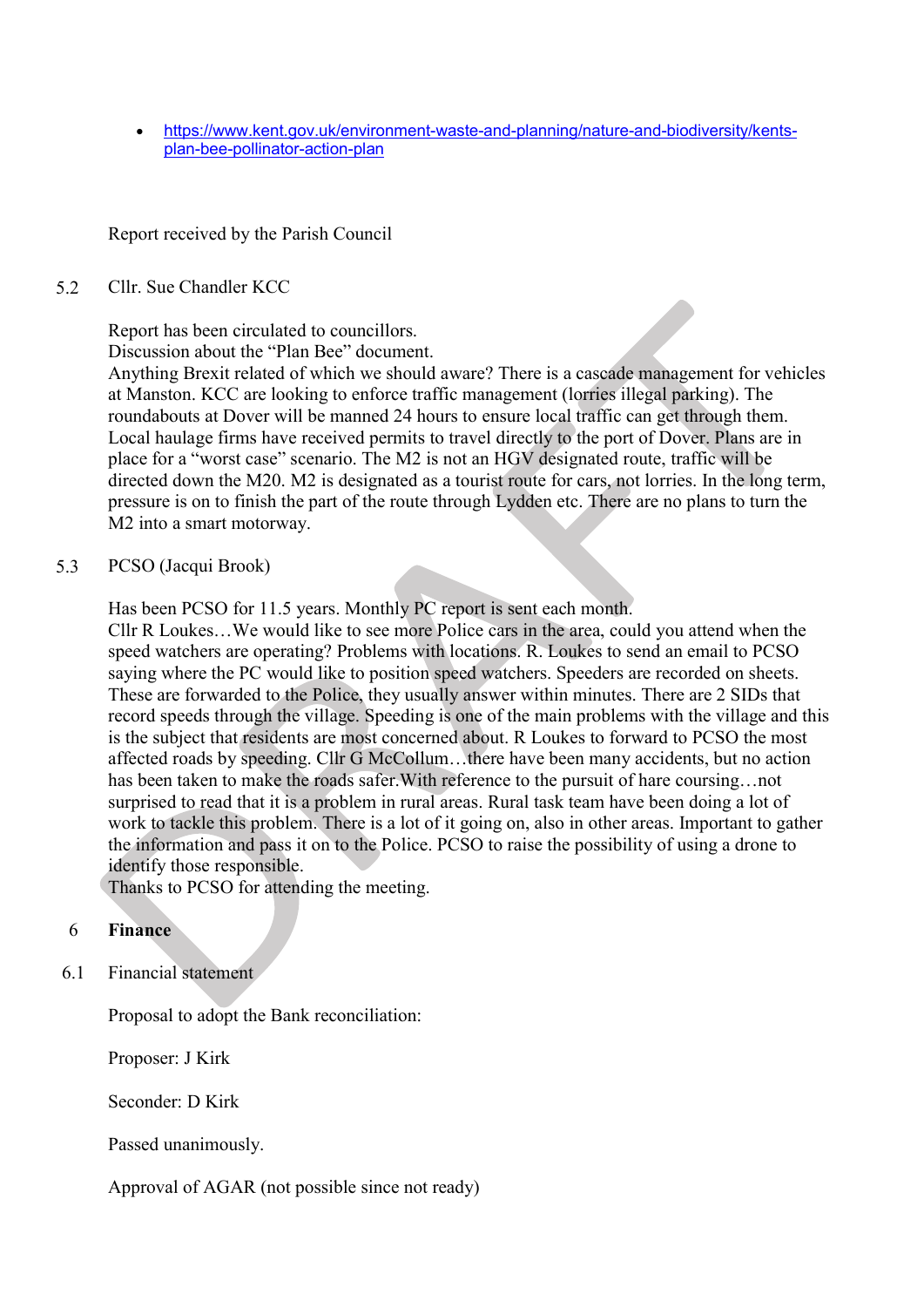#### 6.2 Cheques to be approved

Cheque No. 200361 Clerk's salary

Proposer: J Kirk Seconder: R Loukes

#### 6.3 Other financial Items

Appointment of new accountant.

The Clerk advised the meeting that he had explored the possibility of Karen Wright taking on the accounts, but she said she was unable to do it since she was not an accountant. He then approached another accountant at Bachelor Coop, but they said they would be too expensive and not worth paying for. In view of the computer program that is currently being used, it may be unnecessary to employ an actual accountant to do an internal audit (as required). Tony Kilby has offered his services for a modest sum, the Clerk recommended that this arrangement should go ahead.

Passed unanimously

Report on progress of Barclays Bank details

Word has been received from the bank that the new mandate has been set up, however they forgot to include online banking and got the Clerk's details wrong. This has now been rectified and we should hear soon that the new arrangements are in place.

#### 7 Correspondence Received

- 7.1 Staple and Barnsole Parish facilities
- 7.2 Email from Dover.gov.uk ref. locking the bins at the Village Hall to prevent flytippers using them.
- 7.3 J Kirk approached by P Wells, could they be adapted to recycling? There are no bins that the DC could empty. They would need to be hired which is very expensive.

#### 8 Reports

8.1 Village Hall and Recreation Ground updates

> Village Hall opened once but has now been closed again owing to Covid so no pre-school has taken place. No report on maintenance.

8.2 SID/Speedwatch

> Report from R Loukes…more sessions have taken place, some cancelled owing to the weather. Speed information will be reported in The Escallop. The Parish owned SID does not work. R Loukes will try and get an estimate to get it repaired. J Kirk to have a look at it and see if it is repairable. R Loukes to get a new containment bag.

8.3 Highways and Transport Update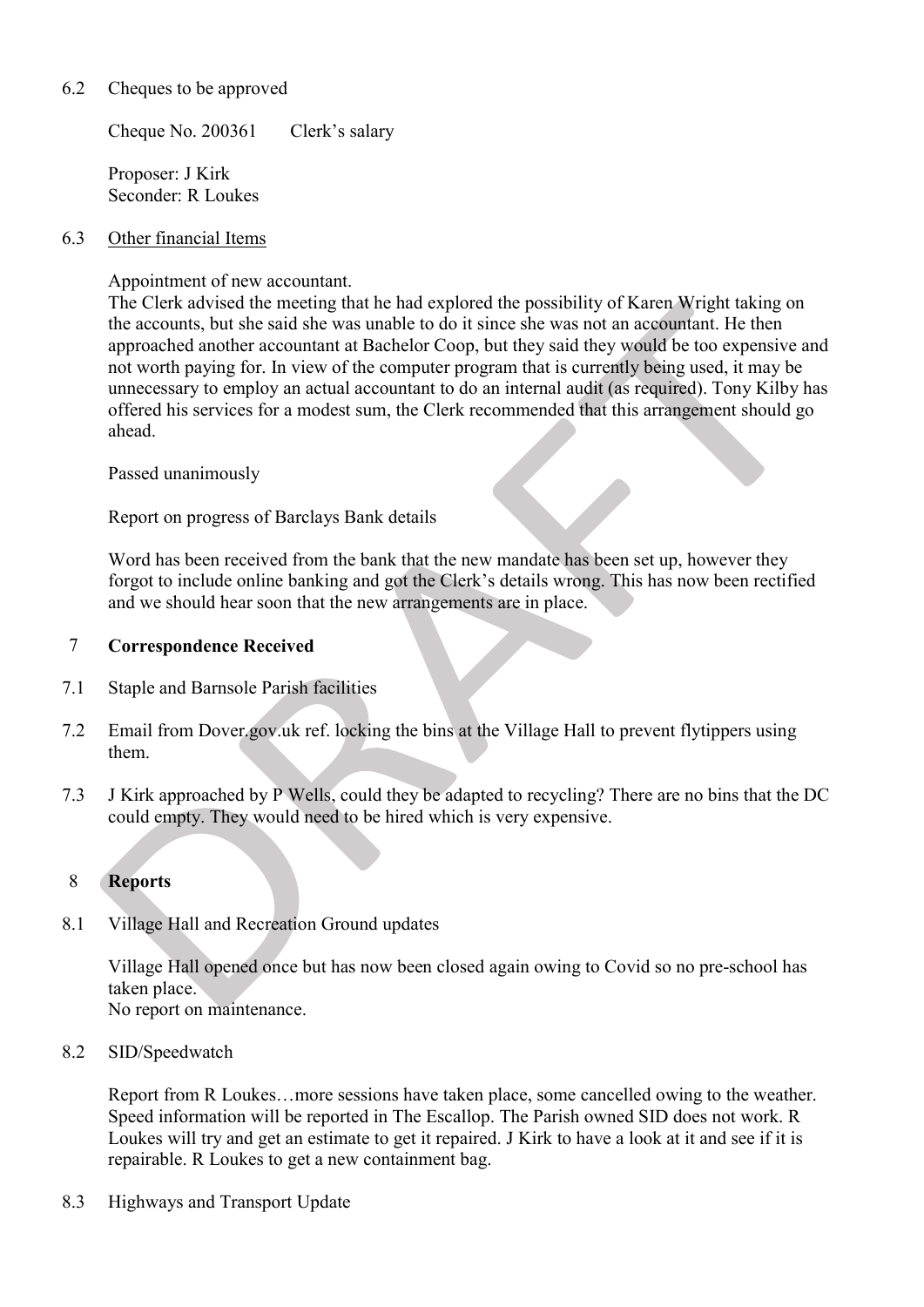Various emails and letters read out to the Councillors and discussed. They will be further discussed at a later meeting when the Highways Improvement Plan is put forward. Yvonne Leach represents the A257 group. The A257 plan was submitted last year to KCC. Discussion about a speed limit possibly being imposed through Shatterling area. KCC cannot do this without significant cost. R Loukes…the figures given do not really make any sense at all. Not sure what the management reasons are for not reducing the speed. Wingham Wildlife Park is a really dangerous spot with children etc. Cllr G McCollum…where does the group's influence end? It stops at the last part before Sandwich. Cllr D Kirk, what is the next move, what would you like the Parish Council to contribute? Possibly funding. We as a Parish Council would be supportive of trying to find a solution. An article concerning the Highway improvement Plan was written by Cllr G McCollum and posted in the Escallop. The Highway Improvement plan will reference the A257 group findings. Proposed: Cllr G McCollum Seconded: Cllr J Kirk Passed unanimously

- 8.4 Planning Applications/decisions
- 8.4a 20/00623 Conversion of Kent Barn

Looked at in July and fully supported then. Support again. Proposed: J Kirk Seconded: S Coulson

- 8.4b 20/01338 Extension of single storey rear extension
- 8.4c 20/001340 Change of use of land to equestrian
- 8.4d 20/00339 Single storey extension

All supported: Proposed: D Kirk Seconded R Loukes Passed unanimously

- 8.4e 20/00406 Appeal decision, just for information. No need for discussion
- 8.4e Discussion about email sent by Mr Burridge to Councillors…it does not actually come under Staple jurisdiction. Cllr J Kirk…it does not comply with biodiversity requirements. Proposal for 2 substantial houses on the land is not compatible with the rural neighbourhood. The Parish Council can still provide a comment since the Parish borders the land. Clerk to make representation to the planning portal and to use the phrases, "over development in a rural location" and "unsustainable and inappropriate development in the countryside". Motion: That the Clerk should comment to the planning portal on behalf of the Parish Council. Proposed:Cllr G McCollum Seconded:Cllr S. Coulson

Clerk to let Mr Burridge know the council's position.

8.5 Footpaths

> Cllr. S Coulson… query last time about broken stile opposite Little Shatterling Farm; it is on Jeremy Smith's land. Messages have been left asking for him to make contact about the stile.